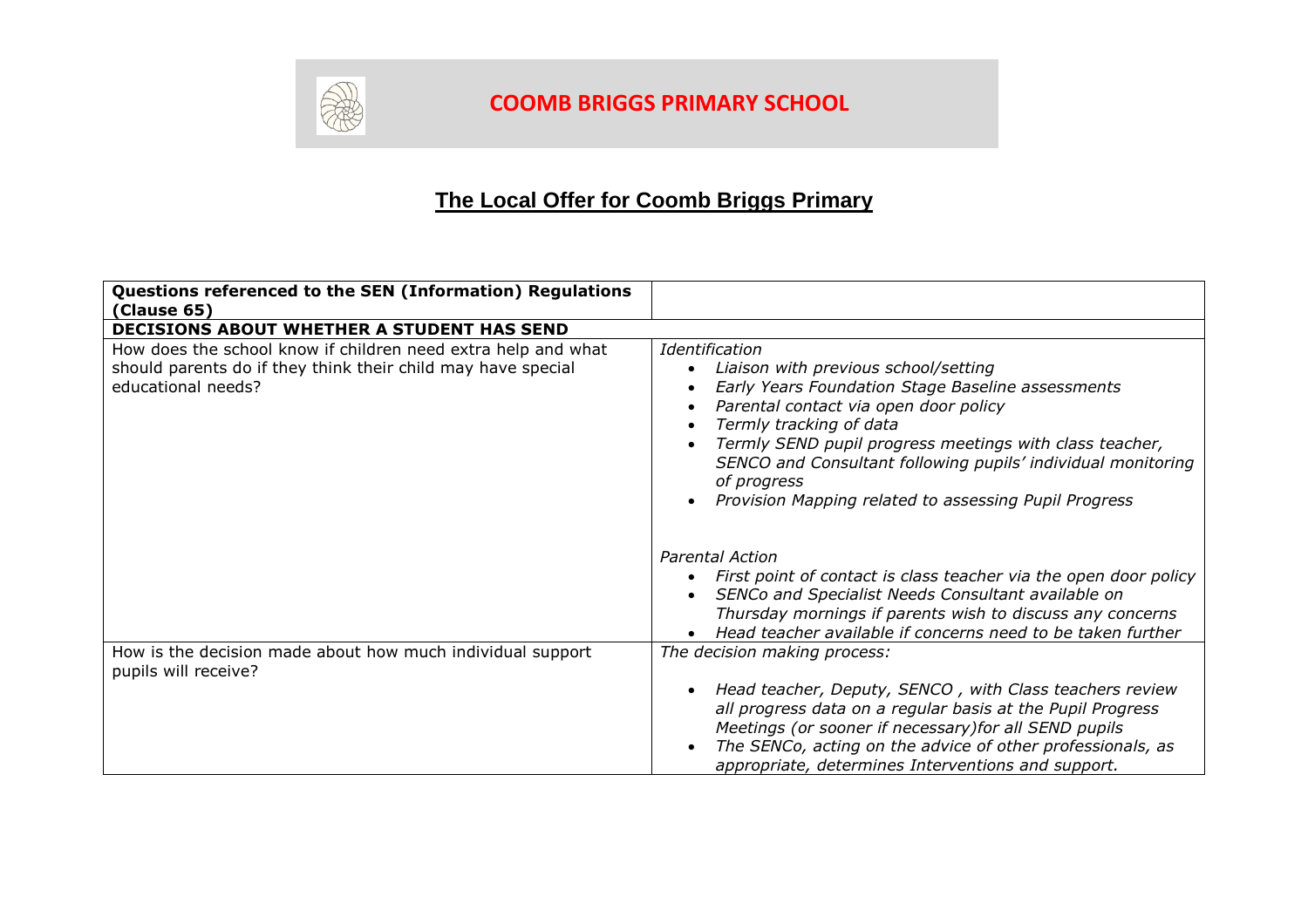|                                                                                        | The SENCo has a strategic leadership role in supporting class<br>$\bullet$<br>teachers in developing provision for pupils with special<br>educational needs and disabilities<br>Class teachers are responsible for day-to-day provision, and<br>they manage the work of any teaching assistants who work<br>with SEND pupils. The SENCo offers support and guidance as<br>necessary, as do other professionals e.g. Educational<br>Psychologist, Paediatricians, Specialist Advisory Service, SEN<br>Consultant. |
|----------------------------------------------------------------------------------------|------------------------------------------------------------------------------------------------------------------------------------------------------------------------------------------------------------------------------------------------------------------------------------------------------------------------------------------------------------------------------------------------------------------------------------------------------------------------------------------------------------------|
|                                                                                        | Parents' involvement                                                                                                                                                                                                                                                                                                                                                                                                                                                                                             |
|                                                                                        | Parents are involved and invited to attend meetings to<br>discuss and agree intervention and support<br>Advice is given to parents as to how best to support their<br>child at home                                                                                                                                                                                                                                                                                                                              |
|                                                                                        | Please note<br>Any provision made via an Education, Health and Care Plan will be<br>reviewed 6 monthly for those in Foundation Stage and Annually<br>thereafter (unless significant changes are required in the interim)                                                                                                                                                                                                                                                                                         |
|                                                                                        | Professionals to be involved with the child is based on the<br>child's individual needs                                                                                                                                                                                                                                                                                                                                                                                                                          |
| <b>SUPPORT FOR LEARNING AND WELL-BEING</b>                                             |                                                                                                                                                                                                                                                                                                                                                                                                                                                                                                                  |
| How does the school support pupils with special educational needs<br>and disabilities? | How the school oversees and plans education programmes for<br>pupils with SEND?                                                                                                                                                                                                                                                                                                                                                                                                                                  |
|                                                                                        | Initially, the school will map out the individual child's needs<br>and then identify an appropriate programme of support<br>Parents' involvement:<br>Pupil programmes are discussed and planned in partnership                                                                                                                                                                                                                                                                                                   |
|                                                                                        | with parents                                                                                                                                                                                                                                                                                                                                                                                                                                                                                                     |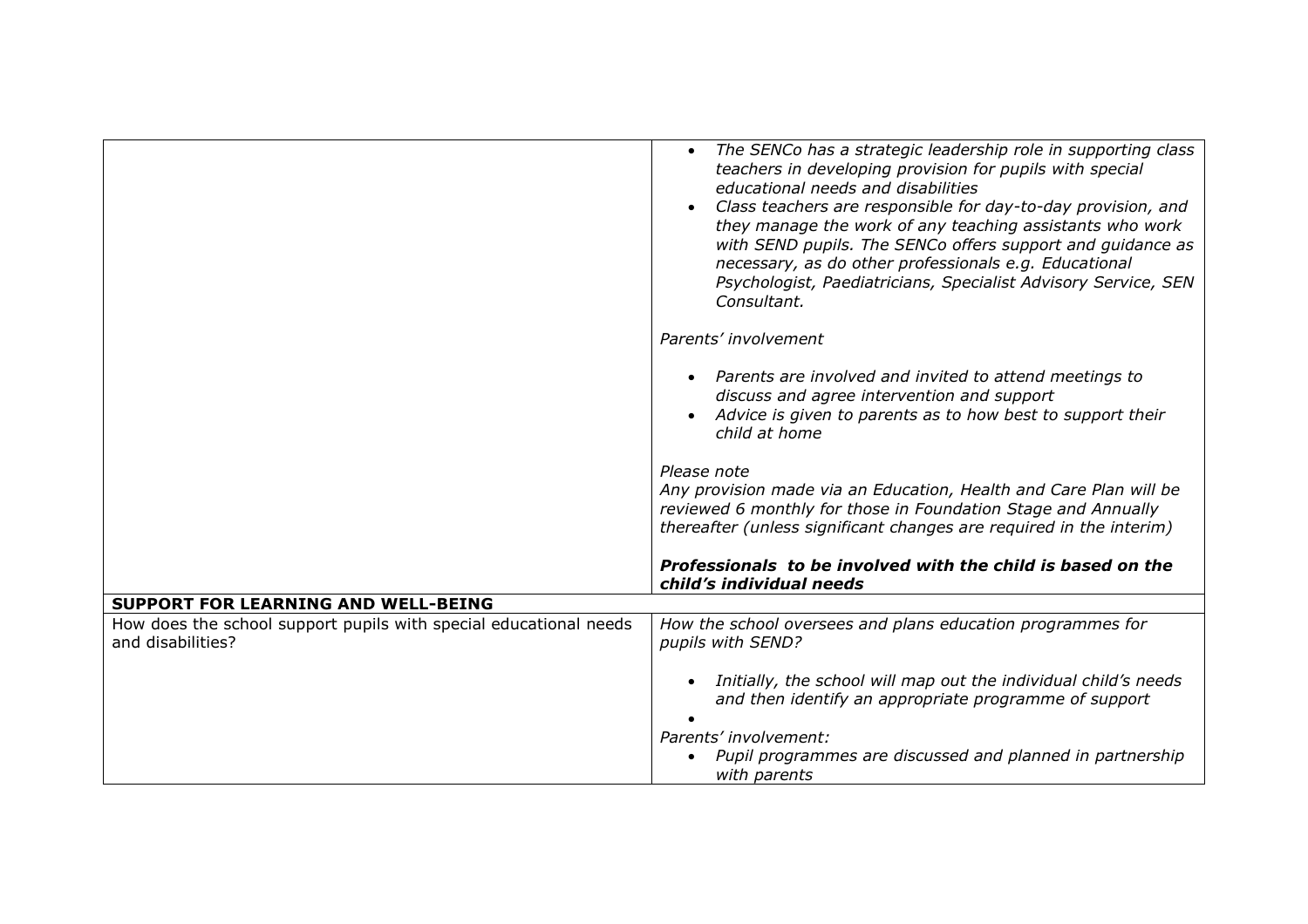|                                                                     | Who supports pupils with SEND and what is their role:<br>• The school employs a Learning Mentor who works with pupils<br>who may require additional support to access learning due to<br>emotional, social or behavioural difficulties. Often, these<br>pupils are those who have SEND<br>Fortis Therapy are also used to support children with social,<br>emotional and behavioural difficulties<br>The schools PA/Finance Officer monitors attendance data<br>carefully. The Headteacher supports pupils and families who<br>may have difficulties in this area. Educational Welfare<br>Officers may become involved if it is deemed necessary.<br>Some of the school's SEND pupils are currently under the<br>single assessment process, and therefore regular multi-<br>agency meetings are held. Relevant professionals and<br>outside agencies are involved, as well the pupil's parents.<br>Pastoral, social and medical support can be provided through<br>the Single Assessment process e.g. through agencies such<br>as FAST, FRS, and CAMHS. |
|---------------------------------------------------------------------|---------------------------------------------------------------------------------------------------------------------------------------------------------------------------------------------------------------------------------------------------------------------------------------------------------------------------------------------------------------------------------------------------------------------------------------------------------------------------------------------------------------------------------------------------------------------------------------------------------------------------------------------------------------------------------------------------------------------------------------------------------------------------------------------------------------------------------------------------------------------------------------------------------------------------------------------------------------------------------------------------------------------------------------------------------|
|                                                                     | How information is communicated to parents                                                                                                                                                                                                                                                                                                                                                                                                                                                                                                                                                                                                                                                                                                                                                                                                                                                                                                                                                                                                              |
|                                                                     | If parents are concerned regarding issues related to their<br>child's learning and wellbeing then they can speak to the<br>class teacher in the first instance, and if necessary contact<br>the SENCO or Headteacher, depending on need.                                                                                                                                                                                                                                                                                                                                                                                                                                                                                                                                                                                                                                                                                                                                                                                                                |
|                                                                     | Involvement and responsibilities of Governors                                                                                                                                                                                                                                                                                                                                                                                                                                                                                                                                                                                                                                                                                                                                                                                                                                                                                                                                                                                                           |
|                                                                     | Governors are informed on a termly basis when they<br>consider reports on school SEND Policy and Action Plan                                                                                                                                                                                                                                                                                                                                                                                                                                                                                                                                                                                                                                                                                                                                                                                                                                                                                                                                            |
| How does the school help parents to support their child's learning? | The school explains to parents how their child's learning is planned<br>dependent upon the child's individual needs.                                                                                                                                                                                                                                                                                                                                                                                                                                                                                                                                                                                                                                                                                                                                                                                                                                                                                                                                    |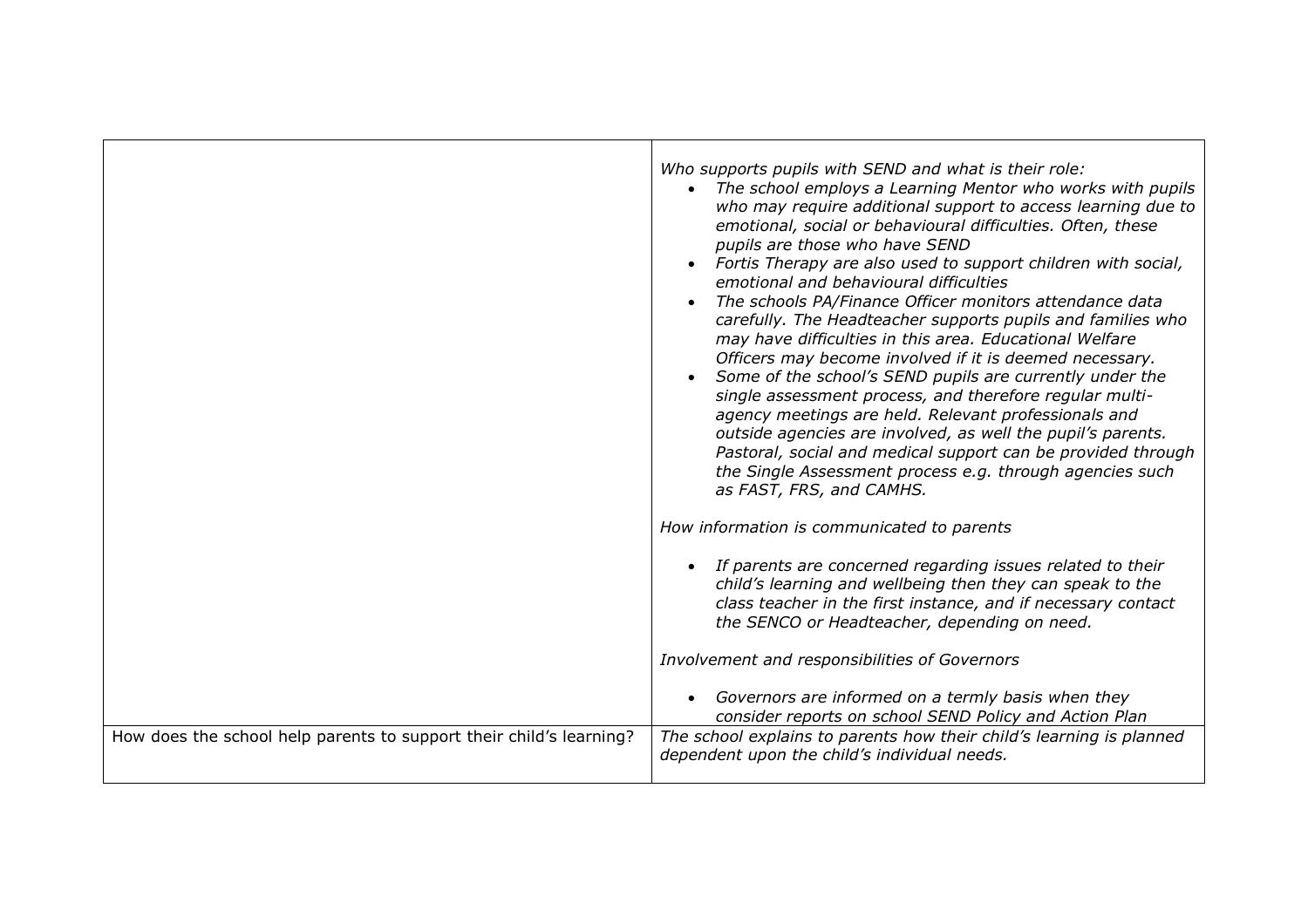|                                                                           | Generally, meetings are held with all parents.<br>On an individual basis more bespoke meetings are held with<br>parents, if and when required.<br>To help parents to support their child's learning outside of<br>school, specific advice is provided as necessary and/or<br>appropriate.<br>Children are made aware of their progress via conversations<br>with individual members of staff and acknowledgement of<br>achievement of their individual learning targets.                                                                                                                                                                                                                                                                                                                                                                                                                                                                                                                                                                                                                      |
|---------------------------------------------------------------------------|-----------------------------------------------------------------------------------------------------------------------------------------------------------------------------------------------------------------------------------------------------------------------------------------------------------------------------------------------------------------------------------------------------------------------------------------------------------------------------------------------------------------------------------------------------------------------------------------------------------------------------------------------------------------------------------------------------------------------------------------------------------------------------------------------------------------------------------------------------------------------------------------------------------------------------------------------------------------------------------------------------------------------------------------------------------------------------------------------|
| What mechanisms are in place for supporting pupils' overall<br>wellbeing? | <b>Medical and Emotional needs</b><br>Children are provided with either specific 1:1 support or<br>small group support for emotional needs or may be placed<br>on the SEND Register if appropriate.<br>Special exam arrangements for identified students are<br>organised for year 6 SATs.<br>Fortis Therapy are employed to support children on an<br>individual and group basis. They can support children with<br>social, emotional and behavioural difficulties<br>School also maintain pastoral records in class where<br>teachers, teaching assistants and lunchtime supervisors can<br>comment regularly, when necessary<br>School manages the administration of medicines by means<br>of a specifically monitored and locked resource cupboard<br>Parents are asked to complete a consent form as well as<br>providing specific information from the GP prescribing the<br>medication<br>To support this process school has appointed 2 designated<br>first aiders for break times<br>First Aid Training is provided and continually updated<br>The School Nurse is easily accessible |
|                                                                           | Cognition and Learning                                                                                                                                                                                                                                                                                                                                                                                                                                                                                                                                                                                                                                                                                                                                                                                                                                                                                                                                                                                                                                                                        |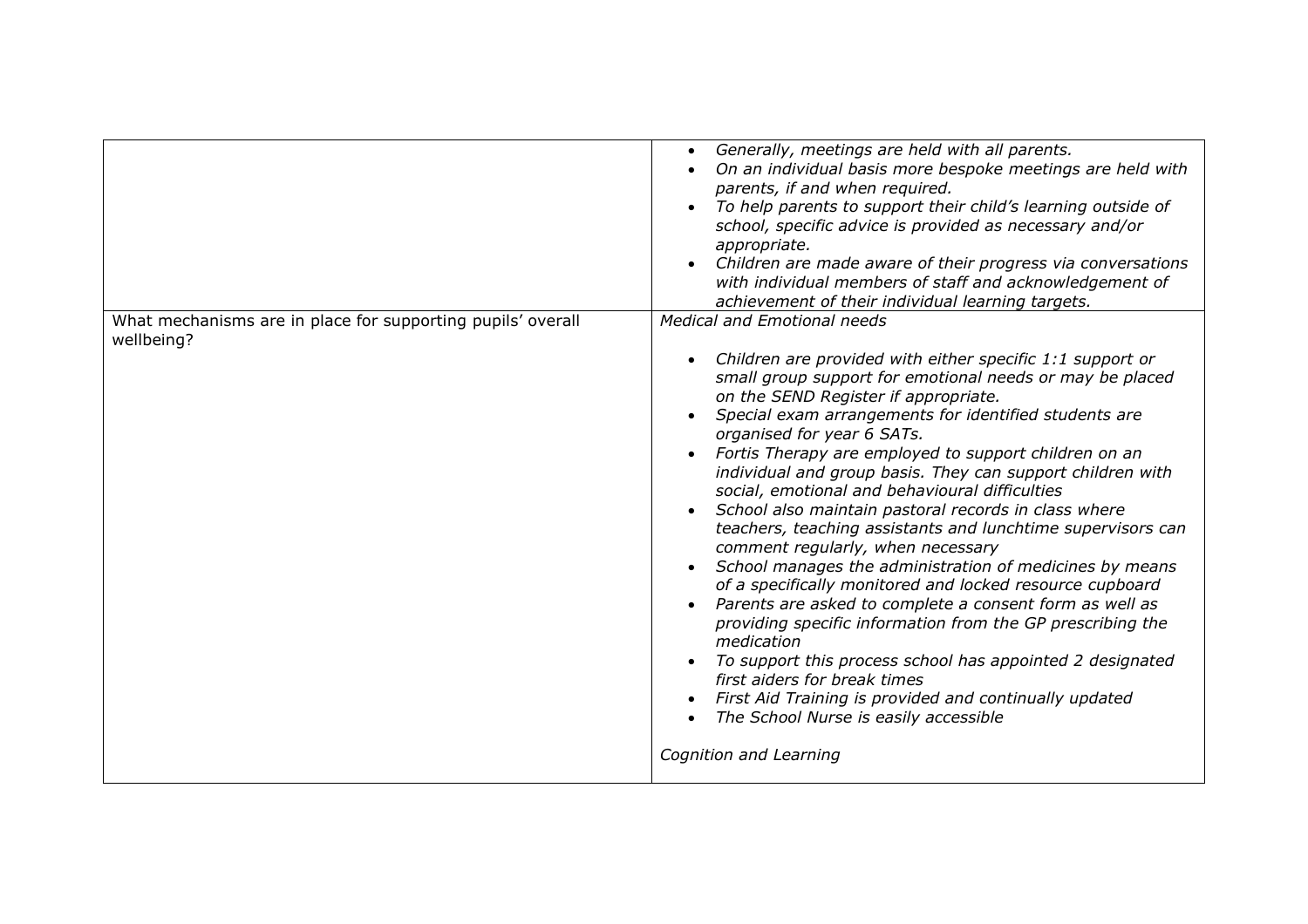|                                                                                                    | Some individual pupils may have specifically tailor-made<br>programmes as required e.g. Rapid Reading, Rapid Phonics,<br>Rapid Maths, Talking Maths, Pindora's Box, Building Books,<br>DiaPhon along with many others.                                                                                                                                                                                                                                                                                                                                                  |
|----------------------------------------------------------------------------------------------------|-------------------------------------------------------------------------------------------------------------------------------------------------------------------------------------------------------------------------------------------------------------------------------------------------------------------------------------------------------------------------------------------------------------------------------------------------------------------------------------------------------------------------------------------------------------------------|
|                                                                                                    | Behaviour                                                                                                                                                                                                                                                                                                                                                                                                                                                                                                                                                               |
|                                                                                                    | The school policy for behaviour/discipline is made known to<br>all pupils is followed by all teachers and staff in school.                                                                                                                                                                                                                                                                                                                                                                                                                                              |
|                                                                                                    | Attendance                                                                                                                                                                                                                                                                                                                                                                                                                                                                                                                                                              |
|                                                                                                    | Daily register trawls are made and close liaison is<br>maintained with parents via meetings and phone calls.                                                                                                                                                                                                                                                                                                                                                                                                                                                            |
|                                                                                                    | <b>Pupil Views</b>                                                                                                                                                                                                                                                                                                                                                                                                                                                                                                                                                      |
|                                                                                                    | The views of pupils are obtained via class teacher<br>Pupils participate in weekly PSHE lessons where circle time<br>fosters exchange of views.<br>Individual subjects seek pout pupil voice throughout the year                                                                                                                                                                                                                                                                                                                                                        |
|                                                                                                    | and after new events in school.                                                                                                                                                                                                                                                                                                                                                                                                                                                                                                                                         |
| PROGRESS, PLANNING AND KEEPING PARENTS INFORMED<br>How will parents know how their child is doing? | Parents are kept informed via the annual distribution of<br>reports mid-way through the Summer Term<br>Teacher/Parent meetings are held for all pupils three times a<br>year.<br>More regular meetings are arranged regarding individual<br>pupils, depending on need<br>Data is inputted three times a year<br>If any further interventions are required, separate meetings<br>with parents and appropriate professionals would be held.<br>If required, contact is maintained between home and school<br>via a home to school book which can be used for a variety of |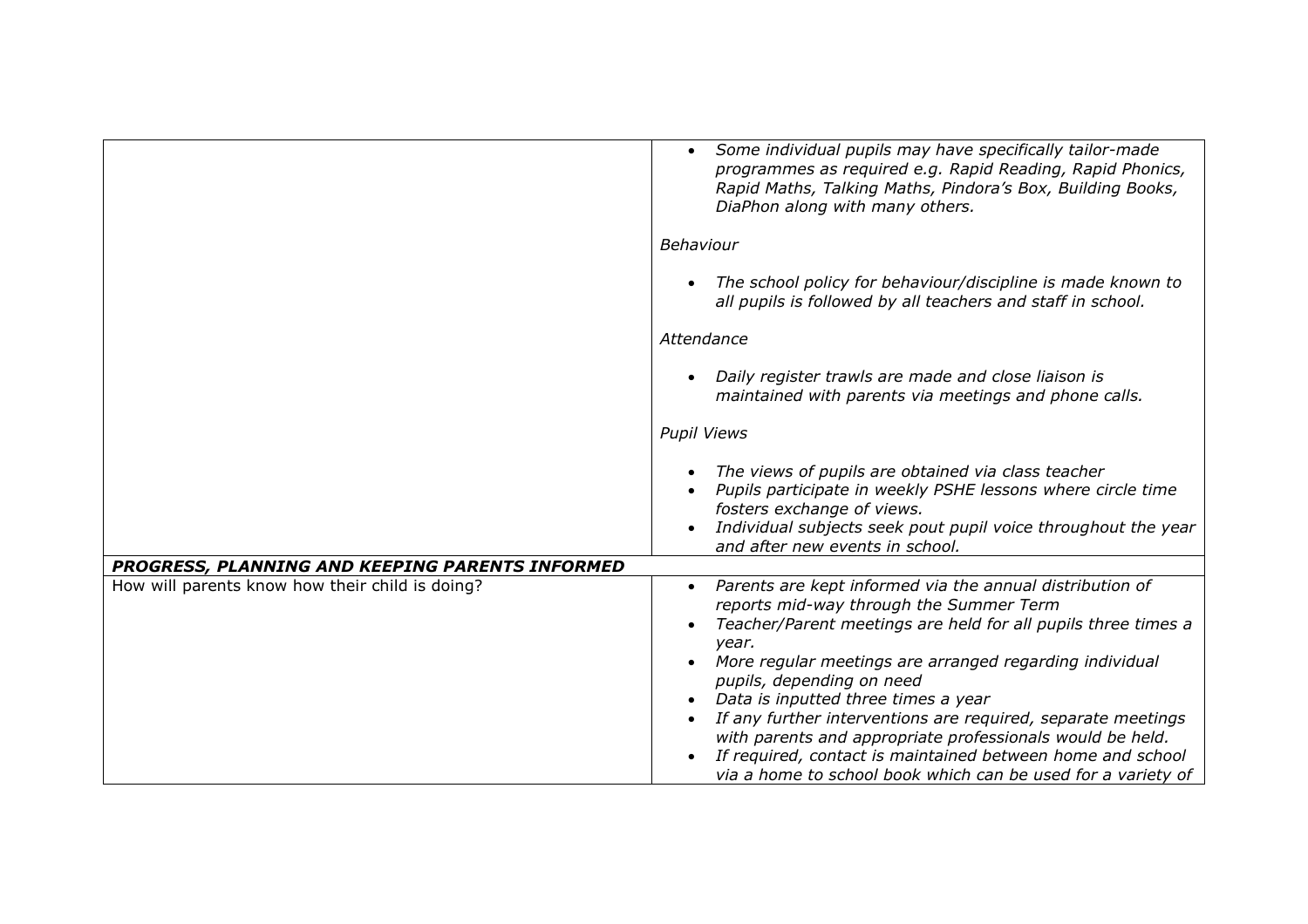|                                                                                        | reasons.                                                                                                                                                                                                                                                                                                                                                                                                                                                                                                                                          |
|----------------------------------------------------------------------------------------|---------------------------------------------------------------------------------------------------------------------------------------------------------------------------------------------------------------------------------------------------------------------------------------------------------------------------------------------------------------------------------------------------------------------------------------------------------------------------------------------------------------------------------------------------|
| How are parents involved in discussions about planning for their<br>child's education? | Parents<br>• Parents are involved as much as possible in planning their<br>child's education.<br>Parents are invited to meet and discuss recommendations,<br>suggested interventions, targets etc following diagnostic<br>assessments<br>Parents invited to meet to discuss and be involved in<br>developing their child's Provision Map<br>Parents are welcome to contribute through discussions with<br>class teachers/SENCo at any time.<br>When reporting back to parents, their child's progress is<br>compared to age expected expectation. |
| How are children able to contribute their views?                                       | Children<br>Class teachers discuss reading, writing and maths targets<br>with the pupils on a daily/weekly/termly basis.<br>They are asked about the support they are getting and how<br>they feel about it<br>Future aspirations are recorded and taken into consideration.                                                                                                                                                                                                                                                                      |
| <b>PROVISIONS, RESOURCES &amp; SERVICES</b>                                            |                                                                                                                                                                                                                                                                                                                                                                                                                                                                                                                                                   |
| How is learning and development provision matched to individual<br>pupils' needs?      | Differentiation<br>Differentiation is part of all lessons and is considered<br>essential element to 'Quality First Teaching'.<br>SEND children receive additional support as necessary, for<br>example through deployment of resources and staff.                                                                                                                                                                                                                                                                                                 |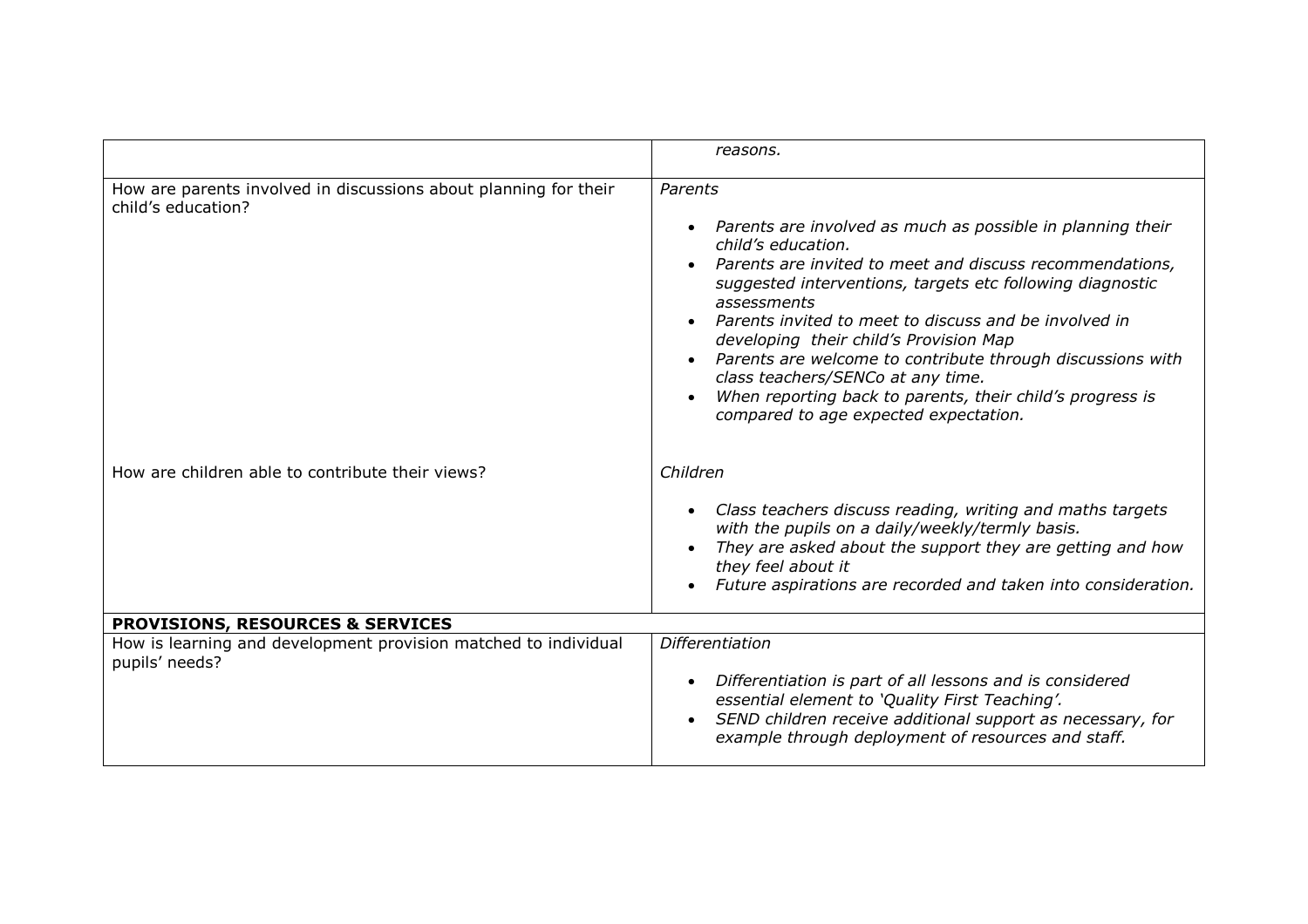| How are the school's resources allocated and matched to pupils'<br>SEND?                                                                                                                                                                                  | SEND budget<br>The school's SEND budget is allocated for resources, staffing,<br>training and may be used to support the specific needs of<br>pupils with EHCPs<br>The Head Teacher has overall responsibility for the SEND<br>budget                                                                                                                                                                                     |
|-----------------------------------------------------------------------------------------------------------------------------------------------------------------------------------------------------------------------------------------------------------|---------------------------------------------------------------------------------------------------------------------------------------------------------------------------------------------------------------------------------------------------------------------------------------------------------------------------------------------------------------------------------------------------------------------------|
| What specialist services and expertise are available at the school or<br>accessed by the school?                                                                                                                                                          | School has Paediatric First Aid members of staff, 2 of which<br>$\bullet$<br>have First Aid at work qualifications<br>School access support from a Specialist Educational Needs<br>Consultancy<br>School access other specialist services such as Educational<br>Psychologists, Occupational Therapy, Speech and Language<br>Therapy, Fortis, Consultant Paediatricians, School Nurse and<br>Specialist Advisory Service. |
| How accessible is the school environment?<br>(n.b. every school/academy must have an up to date Accessibility<br>Plan which is reviewed periodically by Governors).                                                                                       | The school building is wheelchair accessible<br>The school has appropriate disabled changing and toilet<br>facilities.<br>An Accessibility Plan would be put into place if required.<br>No steps in or around school<br>Classrooms would be adapted to ensure access if available to<br>everything.                                                                                                                       |
| How are pupils included in activities outside the classroom<br>including trips?                                                                                                                                                                           | All pupils with SEND are able to access all of the school's activities<br>The school assists individual pupils on a needs-led basis.                                                                                                                                                                                                                                                                                      |
| <b>STAFF TRAINING</b>                                                                                                                                                                                                                                     |                                                                                                                                                                                                                                                                                                                                                                                                                           |
| What training have the staff supporting pupils with SEN had, or<br>what are they expected to have?<br>(n.b under the SEN Code of Practice legislation, schools need to<br>offer high quality professional development and training to the<br>work force.) | Staff have received training in ASD, Scotopic Sensitivity<br>$\bullet$<br>Training, SALT and OT.<br>Staff receive SEND training as required for individual pupils                                                                                                                                                                                                                                                         |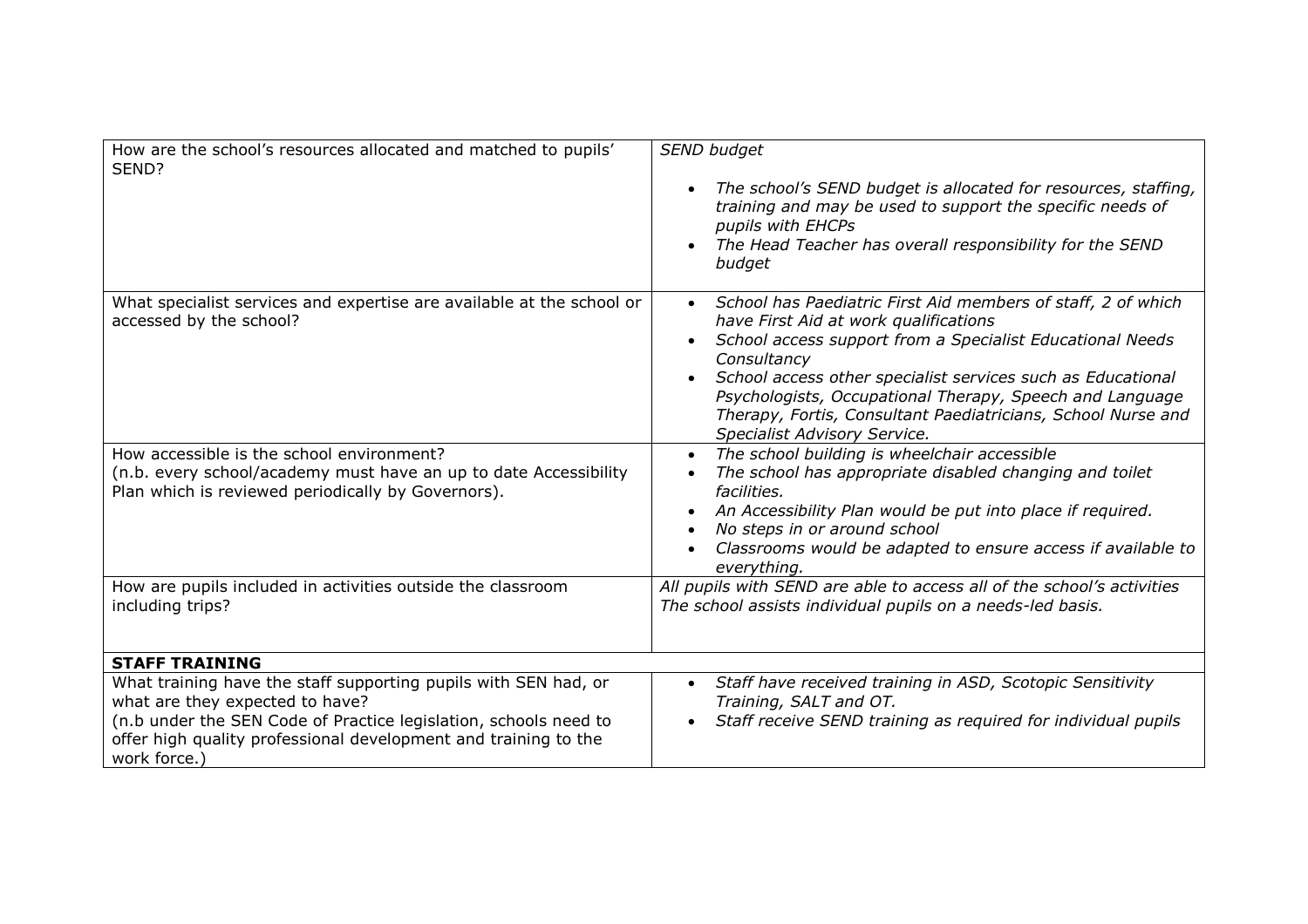| <b>TRANSITIONS</b>                                                                                                                                                             |                                                                                                                                                                                                                                                                                                                                                                                                                                                                                                                                                                                                                                                                                                                                                                          |
|--------------------------------------------------------------------------------------------------------------------------------------------------------------------------------|--------------------------------------------------------------------------------------------------------------------------------------------------------------------------------------------------------------------------------------------------------------------------------------------------------------------------------------------------------------------------------------------------------------------------------------------------------------------------------------------------------------------------------------------------------------------------------------------------------------------------------------------------------------------------------------------------------------------------------------------------------------------------|
| How does the school prepare and support pupils to join the school,<br>transfer to a new school or the next stage of education and life in<br>order to ensure their well-being? | Very detailed transition plans are offered to pupils and<br>parents before a pupil joins the school and reflect their<br>needs.<br>Information passed on to a new school includes the pupil's<br>file and where appropriate SEND/CIN/CP information<br>To help prepare a pupil for a change in placement, Year 6<br>pupils are involved in receiving school participation visits.<br>These are followed by planning in Year 6 and further visits to<br>the receiving school.<br>The school has full transition plans for moving from<br>Foundation Stage to Key Stage One, Key Stage One to Key<br>Stage 2<br>Children move to their next class at the end of the summer<br>term to meet their new teacher. Additional transition days<br>can be arranged when required. |
| <b>FURTHER INFORMATION</b>                                                                                                                                                     |                                                                                                                                                                                                                                                                                                                                                                                                                                                                                                                                                                                                                                                                                                                                                                          |
| Who can parents contact for further information?                                                                                                                               | The first point of contact for a parent if they want to discuss<br>something about their child would be the child's class<br>teacher.<br>If more advice/ information is required they are welcome to<br>contact the SENCO<br>Complaints about the school should be directed to the Head<br>Teacher<br>Complaints about the Headteacher should be directed to the<br>Governors of the School<br>The school welcomes the involvement of The Parent<br>Partnership where necessary.                                                                                                                                                                                                                                                                                         |